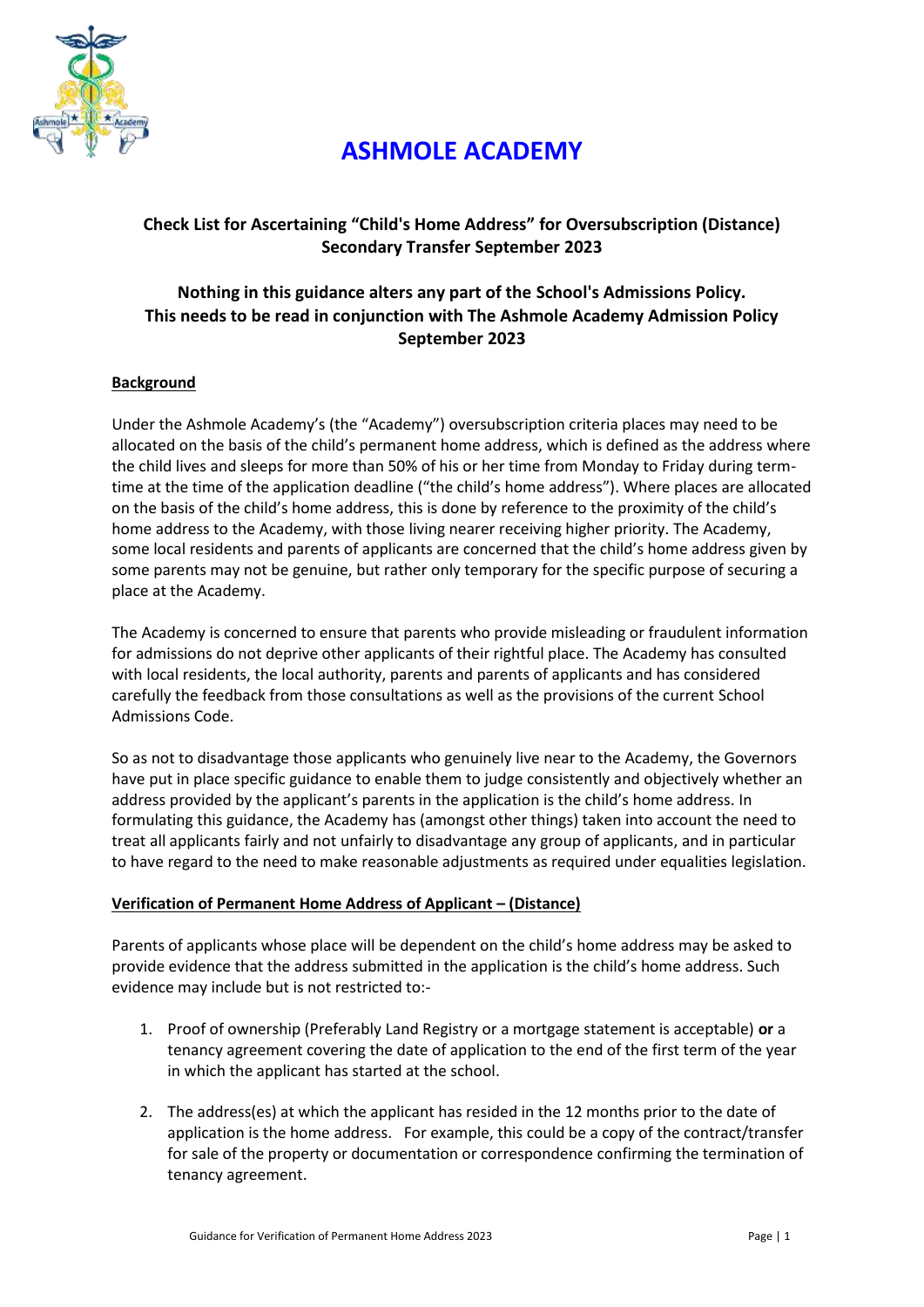- 3. A council tax statement covering the 12 months prior to the date of application.
- 4. An official letter relating to the applicant (for example a tax credit/child benefit statement, medical letter, bank/building society letter or other official statement/document containing the applicant's name).
- 5. A recent electricity and gas bill (showing actual usage).
- 6. Driving licence of the parent/carer.
- 7. Proof of when actual residency took place (for example, a removal company booking and/or mail redirection service).

#### If from:

- The above mentioned evidence
- Information given in the application form
- Information obtained by the school from the applicant's primary school and/or the Local Authority of the applicant and/or other sources
- Information received/obtained from any third party (provided that third party also supplies their name and address)

any two documents indicate that an address provided in the application may not be the child's home address, the information will be passed to the Admissions Committee on behalf of the Governing Committee (which is a sub committee of the Governing Committee).

If, after scrutinising the above evidence and seeking any further clarification or making any further enquiries that the Admissions Committee considers necessary, the Admissions Committee establishes that the address provided in the application form is not the child's home address and was instead given fraudulently or with the intention to mislead, the offer will not be made or, if it has already been made, will be withdrawn, in accordance with the School Admission Code. This Code provides that where an offer is withdrawn on the basis of misleading information, the application will be considered afresh, and a right to appeal ordered if an offer is refused.

Failure to supply requested evidence may be considered as constituting an intention to provide misleading information and may therefore result in an offer not being made or being withdrawn. Failure to provide information may also be considered as an attempt to obtain a place fraudulently, and may result in an offer not being made, or a place being withdrawn within the applicant's first term at the Academy.

Where an offer is made and the place accepted, addresses of applicants who obtain places on the basis of the child's home address will continue to be monitored during the applicant's first term at the Academy in order to establish whether his or her place has been obtained fraudulently or by the provision of misleading information.

Where any applicant has already started at the Academy and the Academy becomes aware that the applicant's address has changed from that given on the application form, the Governors will ask for further information about such change. If the Governors establish that the address given on the application form was not the child's home address at the application deadline and the place was obtained fraudulently, the Academy reserves the right to withdraw the place before the end of the applicant's first term at the Academy.